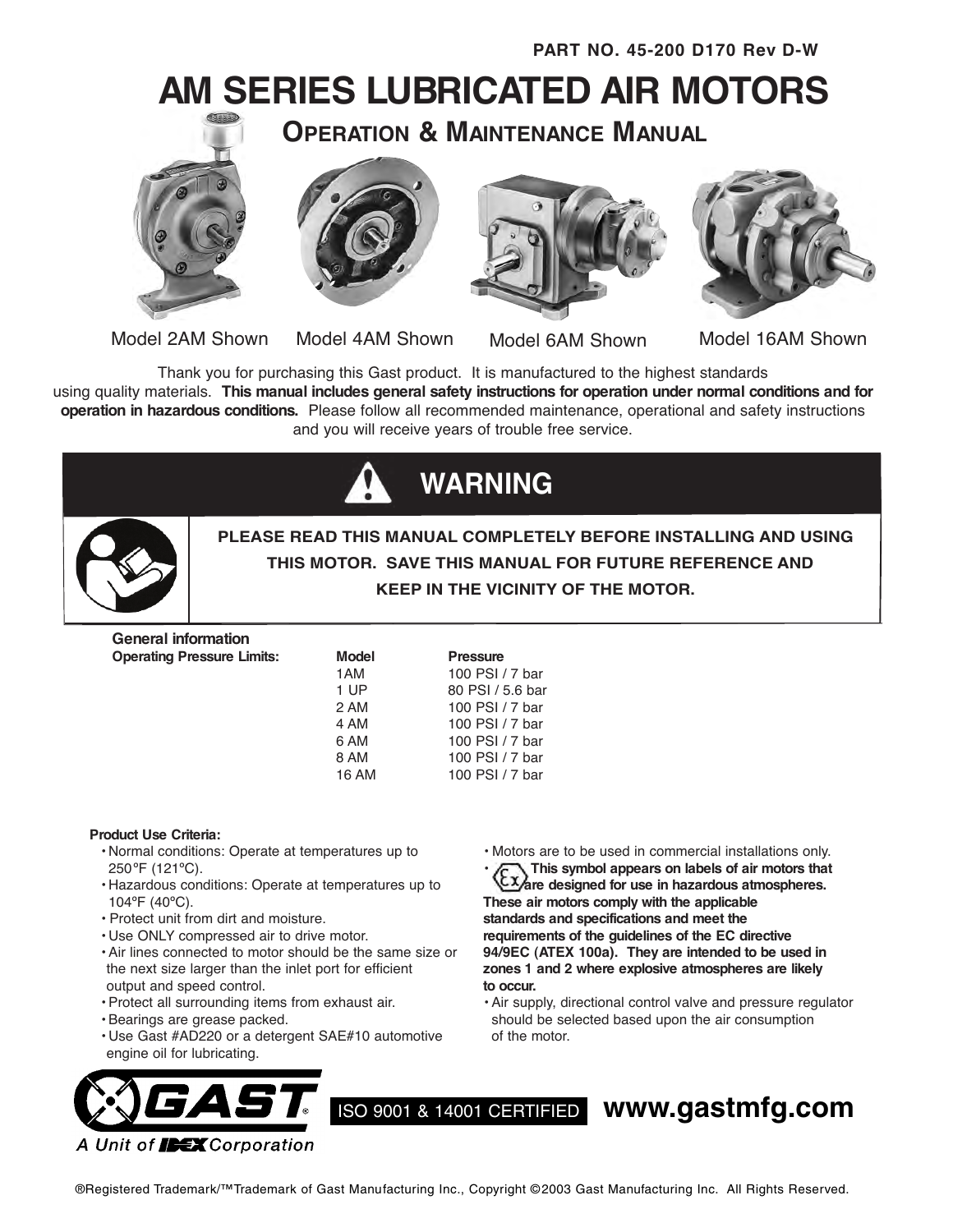### **Your safety and the safety of others is extremely important.**

**We have provided many important safety messages in this manual and on your product. Always read and obey all safety messages.**

**This is the safety alert symbol. This symbol alerts you to hazards that can kill or hurt you and others. The safety alert symbol and the words "DANGER"and "WARNING"will precede all safety messages. These words mean:**

# **DANGER**

**You will be killed or seriously injured if you don't follow instructions.**

# **WARNING**

**You can be killed or seriously injured if you don't follow instructions.**

**All safety messages will identify the hazard, tell you how to reduce the chance of injury, and tell you what can happen if the safety instructions are not followed.**

# **CODE SYMBOLS**

**Hazard.** Possible consequences: death or severe injuries.



**Hazardous situation.** Possible consequences: slight or mild injuries.



**Important instructions on protection against explosion.**

**Application tips and useful information.**

**Improper environment, installation and operation can result in severe personal injury and/or damage to property.**

**Qualified personnel must perform all work to assemble, install, operate, maintain and repair air motor.**

#### **Qualified personnel must follow:**

- These instructions and the warning and information labels on the motor.
- All other drive configuration documents, startup instructions and circuit diagrams.
- The system specific legal regulations and requirements.
- The current applicable national and regional specifications regarding explosion protection, safety and accident prevention.



**Complete the following checklist prior to starting installation in a hazardous area. All actions must be completed in accordance with ATEX 100a.**

## **Checklist for installation in hazardous areas:**

| Read air motor label to check that<br>motor has been designed for use<br>in a hazardous application:<br>• Hazardous zone<br>• Hazardous category<br>· Equipment group<br>• Temperature class<br>· Maximum surface temperatures |
|--------------------------------------------------------------------------------------------------------------------------------------------------------------------------------------------------------------------------------|
| Example:<br>Model designation: 1UP-NRV-10<br>Year manufactured: 2003<br>& Gast Mfg. Corp.<br>Il 2GD c +1C° Ta +40C°<br>Benton Harbor, MI USA<br>Telephone: 269.926.6171                                                        |
| * Legend:<br>II Equipment group II<br>2 Equipment category 2<br>G Gas atmospheres<br>D Dust atmospheres<br>c Constructional safety<br>+1CTa +40C* Max. surface temp. 275°F/135°C<br>Ambient range +1C° to +40°C (34°F/104°F)   |
| Check the site environment for potentially<br>explosive oils, acids, gases, vapors or radiation                                                                                                                                |
| Check the ambient temperature of the site and<br>the ability to maintain proper ambient<br>temperature.<br>Ambient range:<br>Normal conditions: 34°F/1°C to 250°F/121°C<br>Hazardous conditions: 34°F/1°C to 104°F/40°C        |
| Check the site to make sure that the air motor<br>will be adequately ventilated and that there is<br>no external heat input (e.g. couplings). The<br>cooling air may not exceed 104°F/40°C.                                    |
| Check that products to be driven by the air<br>motor meet ATEX approval.                                                                                                                                                       |
|                                                                                                                                                                                                                                |

Check that the air motor is not damaged.

# **INSTALLATION**

**Correct installation is your responsibility.** Make sure you have the proper installation conditions.



**Install proper guards around output shaft as needed.**

**Air stream from product may contain solid or liquid materials that can result in eye or skin damage.**

**Wear eye protection when installing this product.**

**Failure to follow these instructions can result in serious injury or property damage.**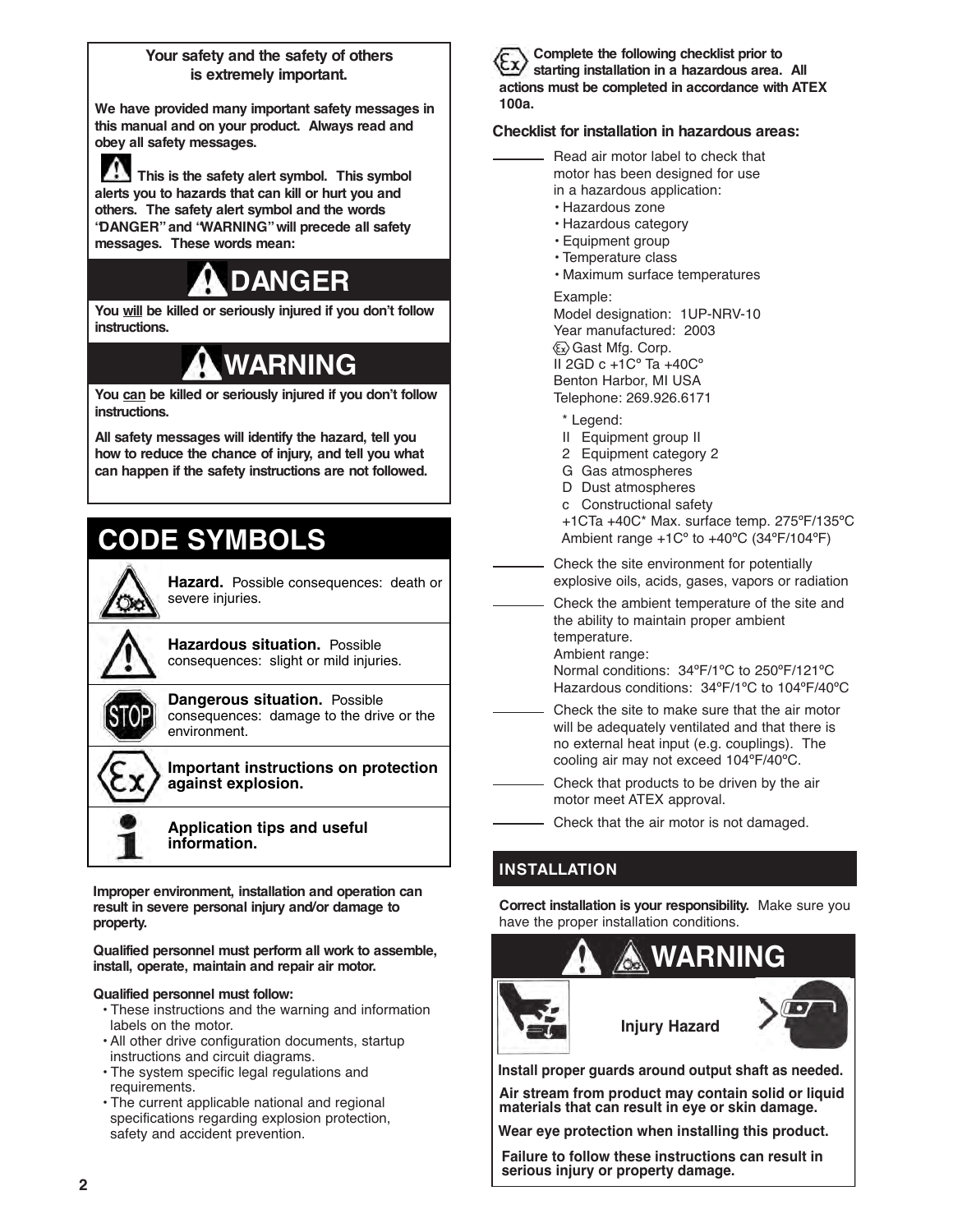#### **Mounting**

This product can be installed in any orientation. Mount the motor to a solid metal base plate that is mounted to a stable, rigid operating surface. Use shock mounts to reduce noise and vibration. Install a pressure regulator or simple shut-off valve to control motor.

#### **Connection**



Check the direction of the motor airflow. A single rotation motor will operate properly only in one direction. Single rotation motors require a sound absorber to be connected to the air port. Remove the plastic shipping plugs from the ports. Save plugs for future use during shutdown.

Install a 5-micron filter in the air line before the connection to the motor. Next install an air pressure regulator to control motor speed and torque.

An automatic air line lubricator should be installed in the air line as close as possible and no more than 18 inches (1/2 meter) from the air motor. Install the lubricator level with or above the air motor so that the oil mist will blow directly into or fall down into the motor.

Fill the oil reservoir to the proper level with Gast #AD220 or SAE 10W high detergent or non-detergent motor oil. For food processing applications, White Rex 425 food grade motor oil is FDA approved. Adjust lubricator to feed 1 drop of oil for every 50 CFM of air while the unit is running, or 1 drop of oil per continuous minute of run time. Do Not overfeed oil or exhaust air may become contaminated.

Clean the compressed air connection with low pressure air to remove any dirt from the line before connecting to the ports.

Use the proper sized fasteners. For the most efficient output and control of speed, use air lines that are the same size as the motor inlet port if the connection is less than 7 feet (2 meters). For longer connections, use the next pipe size larger than the motor intake port. Connect lines to motor in the proper direction.

A reversible motor will work equally well in both directions. Connect a 4-way valve with piping to both air ports of motor to make reversing possible. Connect the sound absorber on the exhaust air port or valve connection.

**Do not add any thrust to the end or side of the shaft when making connections.**



**Do not use a hammer on the shaft or connections.**



**Lubricating the drive shaft will make assembly easier. Use a puller for removal of pulleys, couplings and pinions on the motor shaft. Check that the tension on the belt pulley matches the manufacturer's specifications. Do not exceed the maximum radial and axial forces on the shaft. If the motor shaft is connected to the part to be driven without a coupling, check that the radial offset and axial force effect will not cause problems.**



**Use only belts with < 109 electrical leakage resistance to prevent static electrical problems. Ground the motor.**

#### **Accessories**

A muffler is shipped with the air motor (except 16AM) but is not installed. Consult your Gast Distributor/Representative for additional filter recommendations. Install a moisture trap and 5 micron filter in the air line ahead of motor.

Air consumption data at various speeds and pressures are available from your Gast Distributor/Representative or the factory.



**Check all connections before starting motor. It is your responsibility to operate this product at recommended speeds, loads and room ambient temperatures. Do not run the motor at high speeds with no load. This will result in excessive internal heat that may cause motor damage.**

The starting torque is less than the running torque. The starting torque will vary depending upon the position of the vanes when stopped in relation to the air intake port.

Use a pressure regulator and/or simple shut-off valve to regulate the motor's speed and torque. This will provide the required power and will conserve air. Open the air supply valve to the motor. Set the pressure or flow rate to the required speed or torque. Adjust the lubricator to feed one drop of oil for every 50-75 CFM (1.5-2 M**<sup>3</sup>** per minute) of air moving through motor. Check the oil level daily. The gear reducer does not need lubrication.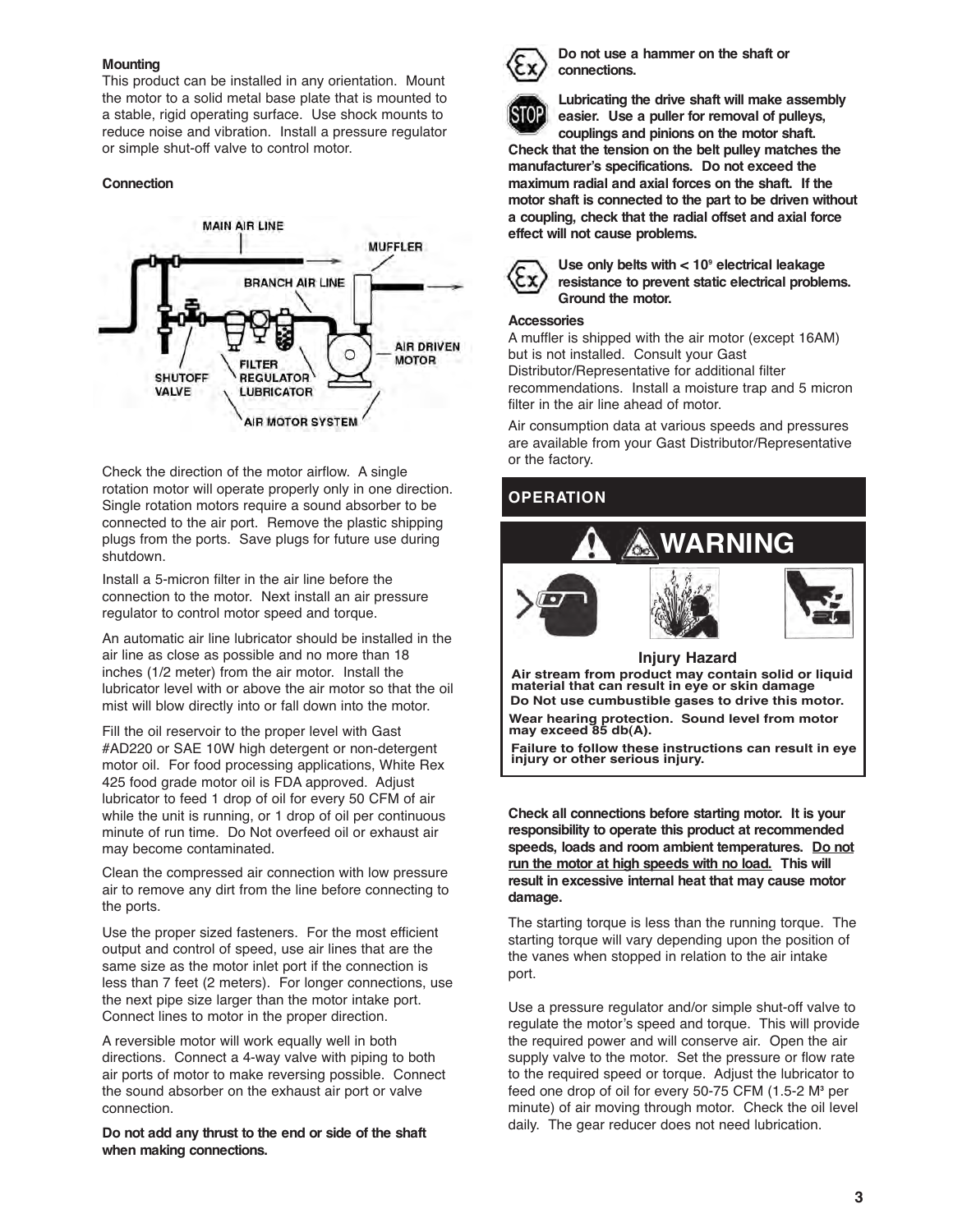

**Operate the motor for approximately 2 hours at the maximum desired load. Measure the**

**surface temperature of the motor on the casting opposite the pipe ports. The maximum surface temperature listed on the motor is for normal environmental and installation conditions. For most air motors, the maximum surface temperature should not exceed 266ºF/130ºC. Do not continue to operate the motor if the measured surface temperature exceeds temperature listed on the motor. If your measured temperature does exceed listed value, consult with your Gast Distributor/Representative for a recommendation.**

# **MAINTENANCE**



**Wear eye protection when flushing this product.**

**Air stream from product may contain solid or liquid material that can result in eye or skin damage.**

**Flush this product in a well ventilated area.**

**Do Not use kerosene or other combustible solvents to flush this product.**

**Failure to follow these instructions can result in eye injury or other serious injury.**

**It is your responsibility to regularly inspect and make necessary repairs to this product in order to maintain proper operation.**

#### **Lubrication**

Use Gast #AD220 or a detergent SAE #10 automotive engine oil for lubricating. Lubricating is necessary to prevent rust on all moving parts. Excessive moisture in air line may cause rust or ice to form in the muffler when air expands as it passes through the motor. Install a moisture separator in the air line and an after cooler between compressor and air receiver to help prevent moisture problems.

#### **Manual Lubrication**

Shut the air motor down and oil after every 8 hours of operation. Add 10-20 drops of oil to the air motor intake port.

#### **Automatic Lubrication**

Adjust inline oiler to feed 1 drop of oil per minute for high speed or continuous duty usage. Do Not overfeed oil or exhaust air may become contaminated.

Check intake and exhaust filters after first 500 hours of operation. Clean filters and determine how frequently filters should be checked during future operation. This one procedure will help assure the motor's performance and service life.

#### **Flushing**

Flushing this product to remove excessive dirt, foreign particles, moisture or oil that occurs in the operating environment will help to maintain proper vane performance. Flush the motor if it is operating slowly or inefficiently.

**Use only Gast recommended Flushing Solvent. DO NOT use kerosene or ANY other combustible solvents to flush this product.**

- 1. Disconnect air line and muffler.
- 2. Add flushing solvent directly into motor. If using liquid solvent, pour several tablespoons directly into the intake port. If using Gast recommended spray solvent for 5-10 seconds into intake port.
- 3. Rotate the shaft by hand in both directions for a few minutes.
- 4. **You must wear eye protection for this step.** Cover exhaust with a cloth and reconnect the air line.
- 5. Restart the motor at a low pressure of approximately 10 PSI/0.7 bar until there is no trace of solvent in the exhaust air.
- 6. Listen for changes in the sound of the motor. If motor sounds smooth, you are finished. If motor does not sound like it is running smoothly, installing a service kit will be required (See "Service Kit Installation").

#### **Check that all external accessories such as relief valves or gauges are attached and are not damaged before operating product.**

#### **Cleaning sound absorber**

- 1. Remove the sound absorber.<br>2. Clean the felt filter.
- Clean the felt filter.
- 3. **You must wear eye protection for this step.** Lubricate motor with 3-4 drops of oil.
- 4. Check the air compressor.
- 5. Listen for changes in the sound of the motor. If motor sounds smooth, you are finished. If motor does not sound like it running smoothly, installing a service kit will be required (See "Service Kit Installation").

#### **Shutdown**

#### **It is your responsibility to follow proper shutdown procedures to prevent product damage.**

- 
- 1. Turn off air intake supply.<br>2. Disconnect air supply and 2. Disconnect air supply and vent all air lines.<br>3. Disconnect air lines.
- 
- 3. Disconnect air lines.<br>4. Remove air motor fro 4. Remove air motor from connecting machinery.<br>5. Remove the muffler.
- 5. Remove the muffler.
- 6. **Wear eye protection. Keep away**

**from air stream.** Use clean, dry air to remove condensation from the inlet port of the

motor.

- 7. Lubricate motor with a small amount of oil into the intake port. Rotate shaft by hand several times to distribute oil.
- 8. Plug or cap each port.
- 9. Coat output shaft with oil or grease.
- 10. Store motor in a dry environment.



**Disposal** (Please note current regulations)

Parts of the air motor or air powered gear motor, shafts, cast iron or aluminum castings, gear wheels as well as rolling contact bearings may be recycled as scrap metal.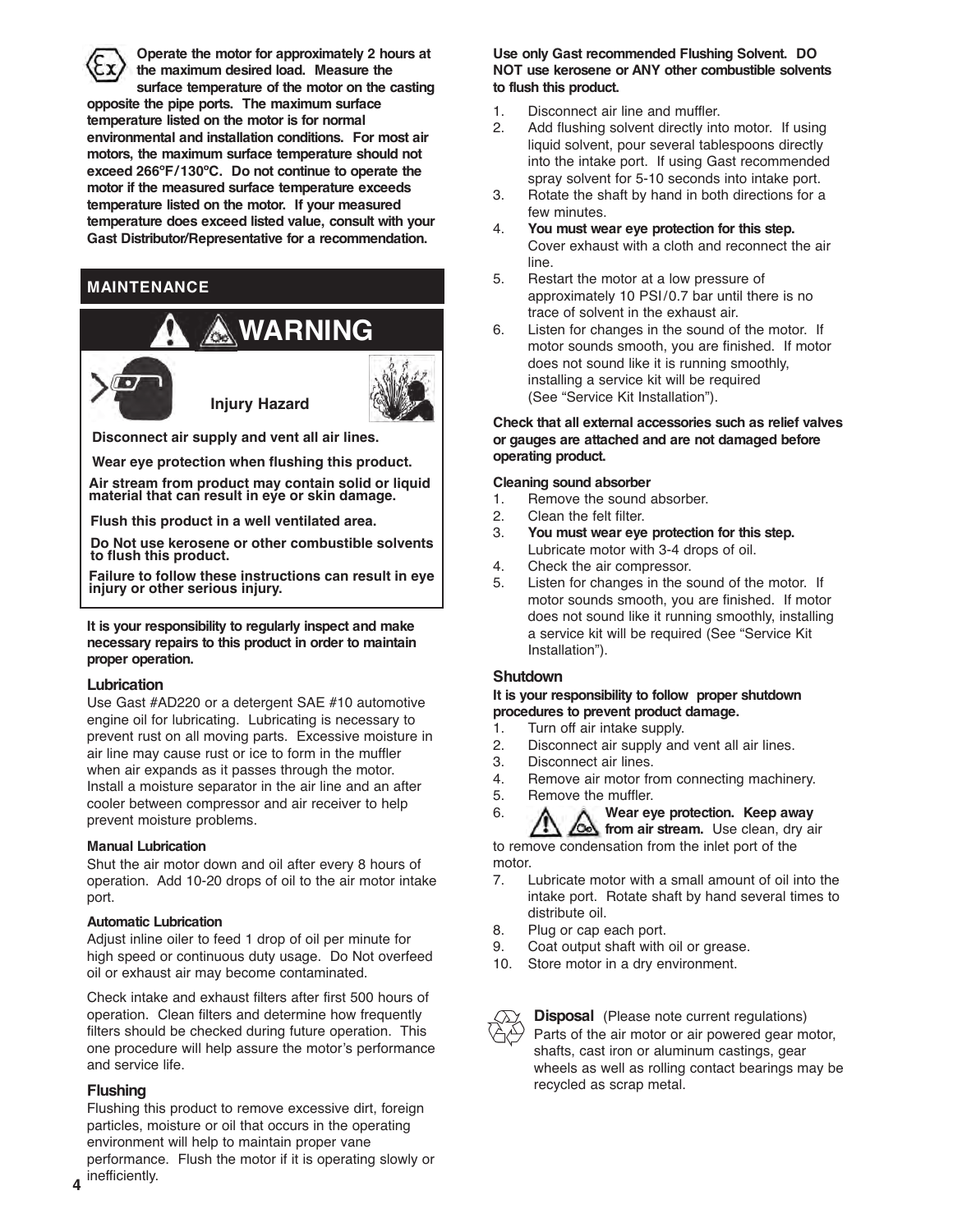# Estimated Ball Bearing Life of Lubricated Air Motors

| <b>Air Motor Model</b> | Shaft speed in RP | <b>Ball Bearing Life</b><br>hours $L_{10}$ |
|------------------------|-------------------|--------------------------------------------|
| 1AM                    | 10,000            | 28,000                                     |
| 1UP                    | 6,000             | 14,000                                     |
| 2AM                    | 3,000             | 30,000                                     |
| 4AM                    | 3,000             | 14,000                                     |
| 6AM                    | 3,000             | 6,500                                      |
| 8AM                    | 2,500             | 8,000                                      |
| 16AM                   | 2,000             | 15,000                                     |

Based on running pressure of 60 PSI and coupling connection to motor load. The direction, magnitude and location of applied loads to the motor shaft will change expected bearing life. Driving the motor with wet dirty compressed air can reduce expected bearing life. The above are life estimates not warrantied minimum values.

# **SPUR & WORM GEAR REDUCERS - OPERATING AND MAINTENANCE INSTRUCTIONS**

#### **General Information:**

The product nameplate specifies all information required when ordering parts or requests for information. The type of lubricant required for unit is also specified on the nameplate.

#### **Product Use Criteria:**

- All worm gear reducers require that the air motor be mounted so that the inlet and exhaust ports are at a 90º angle to the centerline of the reducer output shaft.
- Gear reducers are NOT self-locking. If a brake is required for safety, as in the case of air pressure failure, etc., contact your Gast Distributor/Representative.
- Some worm gear reducers may be shipped with a plug in the top pipe plug. The plug must be removed and the breather plug installed for proper operation.
- Check the oil level in spur gear reducers which have been stored or not operated for a period of time.
- Gear motors require proper lubrication. Insufficient oil level can cause loss of performance, damage or failure of the gear reducer.

| <b>Model</b>                                                                          | <b>GR11</b>                                                                                                                                                                                                                                                                                                                                | <b>GR20</b>                                                    | <b>GR25</b>                                                     |  |  |  |  |
|---------------------------------------------------------------------------------------|--------------------------------------------------------------------------------------------------------------------------------------------------------------------------------------------------------------------------------------------------------------------------------------------------------------------------------------------|----------------------------------------------------------------|-----------------------------------------------------------------|--|--|--|--|
| Speed Range<br>(Reducer Output Shaft)                                                 | 33.3 to 400 RPM                                                                                                                                                                                                                                                                                                                            | 30 to 300 RPM                                                  | 20 to 200 RPM                                                   |  |  |  |  |
| <b>Gear Reduction</b>                                                                 | 15:1                                                                                                                                                                                                                                                                                                                                       | 10:1                                                           | 15:1                                                            |  |  |  |  |
| Maximum Allowable<br>End Thrust With<br>Zero Overhung Load.<br>(Reducer Output Shaft) | 100 lbs/45,4 kg                                                                                                                                                                                                                                                                                                                            | 200 lbs/90,8 kg @300<br>RPM to 800 lbs/363,2 kg<br>at 30 RPM   | 250 lbs/113,5 kg at 200<br>RPM to 800 lbs/363,2 kg<br>at 20 RPM |  |  |  |  |
| Maximum Allowable<br>Overhung Load With<br>Zero End Thrust.<br>(Reducer Output Shaft) | 100 lbs/45,4 kg at 333<br>RPM to 200 lbs/90,8 kg<br>at 33.3 RPM                                                                                                                                                                                                                                                                            | 200 lbs/90,8 kg at 300<br>RPM to 600 lbs/272,4 kg<br>at 30 RPM | 200 lbs/90,8 kg at 200<br>RPM to 600 lbs/272,4 kg<br>at 20 RPM  |  |  |  |  |
| Lubrication                                                                           | Use a 300 ssu at 100°F/38°C turbine quality lubricant $-$ Gast #AG292A, Gulf<br>Harmony 53, Shell Tellus 33, Socony DTE heavy medium or Humble Nuto 53.<br>For horizontal operation, remove both plugs and add oil to top hole until<br>other hole overflows.<br><b>For vertical operation, fill to overflow point of upper most hole.</b> |                                                                |                                                                 |  |  |  |  |

#### **Spur Gear Reducer Specifications**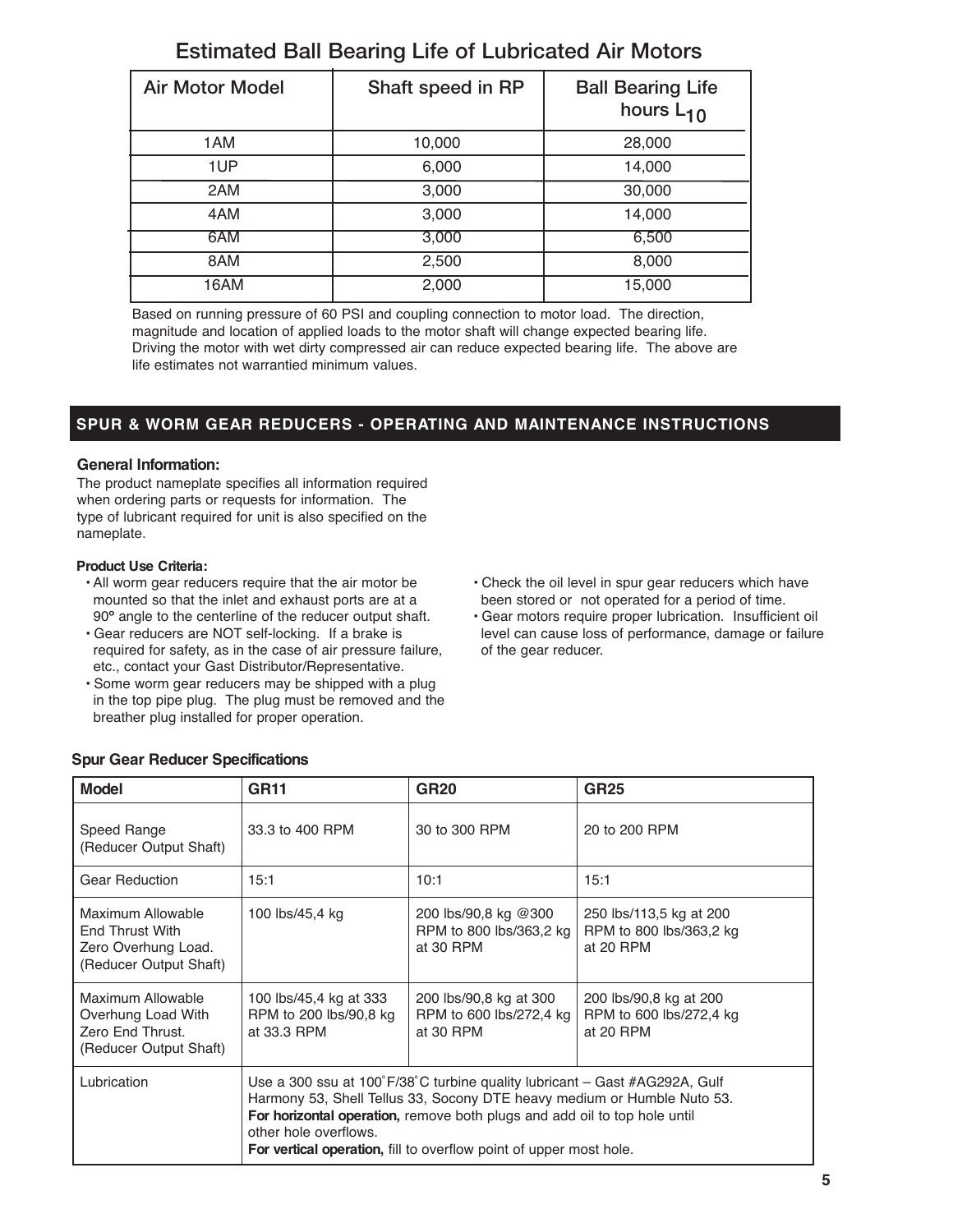## **Worm Gear Reducer Series A-F Gear Reducer Specifications**

All output shafts are in the standard location.

| <b>Model</b> | <b>Air Motor</b> | <b>Ratio</b> |
|--------------|------------------|--------------|
| AG803        | 4AM              | 20:1         |
| AG805        | 4AM              | 40:1         |
| AG807        | 4AM              | 60:1         |
| AG809        | 6AM              | 10:1         |
| AG811        | 6AM              | 20:1         |
| AG816        | 8AM              | 20:1         |

#### **Service, Parts or Repair**

**For service, parts or repair of the worm gear reducer, contact the manufacturer listed on the nameplate.**

#### **Change output shaft direction of worm gear reducers**

- 1. Remove drain plug and drain oil from unit.
- 2. Remove end cover and seal cage cap screws. While supporting output shaft, remove end cover and shims from unit. Keep shims with cover.
- 3. Remove output shaft and seal cage together from extension side. Keep shims with seal cage.
- 4. Insert seal cage, shims and sub-assembly into housing from the side opposite from which they were removed.
- 5. Insert seal cage cap screws and tighten with light pressure.
- 6. Assemble end cover with shims. Insert end cover cap screws and tighten with light pressure.
- 7. Turn high speed shaft in both directions to check that gear train is running freely.
- 8. Cross-tighten seal cage and end cover cap screws.

# **TROUBLESHOOTING CHART**

| Problem              |                     |           |                 |                                               |                                                         |
|----------------------|---------------------|-----------|-----------------|-----------------------------------------------|---------------------------------------------------------|
| Low<br><b>Torque</b> | Low<br><b>Speed</b> | Won't Run | <b>Runs Hot</b> | <b>Runs Well</b><br><b>Then Slows</b><br>Down | <b>Reason &amp; Remedy</b><br>For Problem.              |
|                      | $\bullet$           | $\bullet$ |                 |                                               | Dirt or foreign material present.<br>Inspect and flush. |
|                      | $\bullet$           | $\bullet$ |                 |                                               | Internal rust. Inspect and flush.                       |
|                      | $\bullet$           |           |                 |                                               | Low air pressure. Increase pressure.                    |
|                      | $\bullet$           |           |                 |                                               | Air line too small. Install larger line(s).             |
|                      | $\bullet$           |           |                 | $\bullet$                                     | Restricted exhaust. Inspect and repair.                 |
|                      | $\bullet$           | $\bullet$ |                 | $\bullet$                                     | Motor is jammed. Have motor serviced.                   |
|                      | $\bullet$           |           |                 |                                               | Air source inadequate. Inspect and repair.              |
|                      | $\bullet$           |           |                 | ٠                                             | Air source too far from motor.<br>Reconfigure setup.    |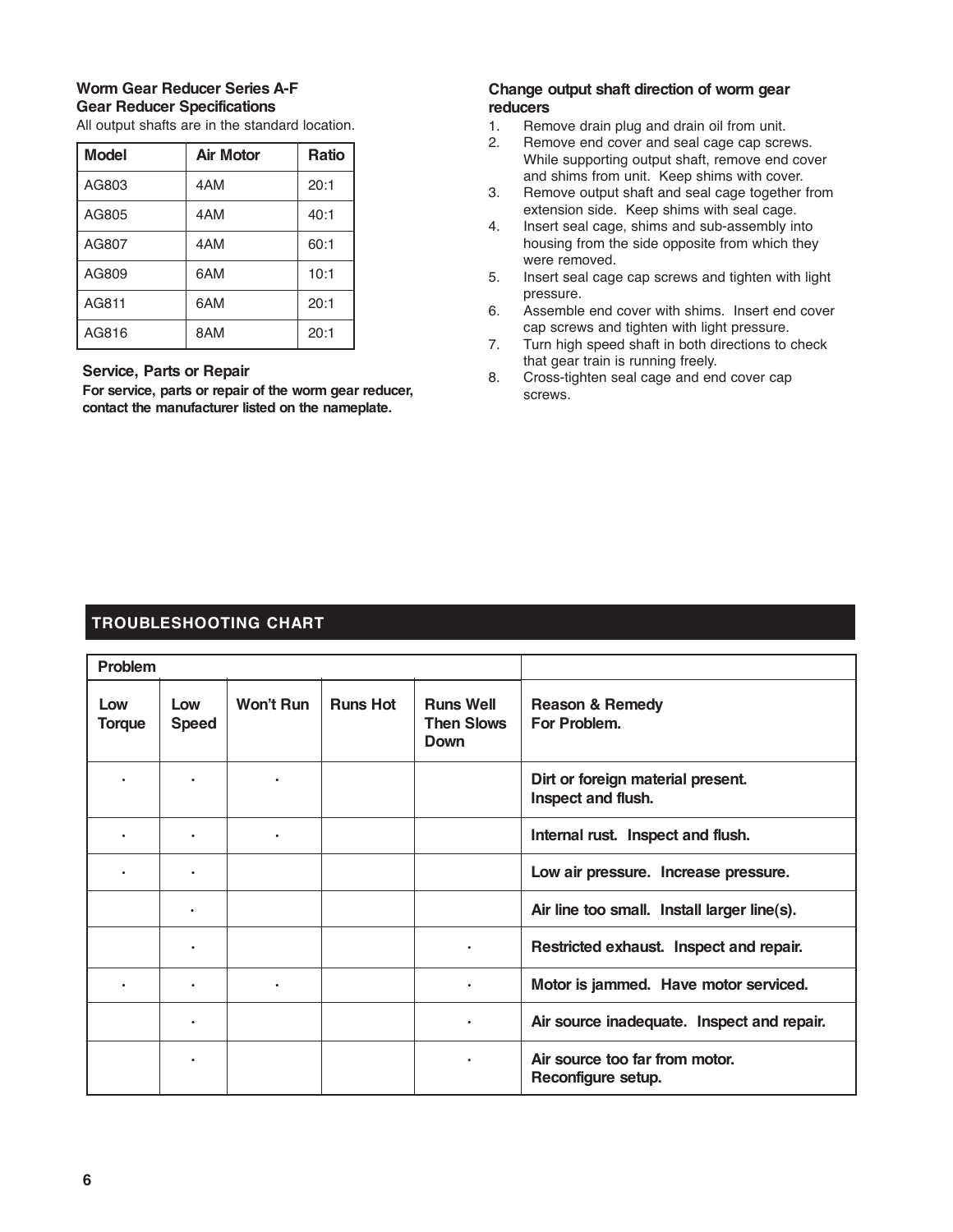# **EXPLODED PRODUCT VIEW, PARTS & ORDERING INFORMATION 1AM/1UP SERIES**



#### **1AM SERIES**

| REF#           | <b>DESCRIPTION</b>     | QTY            | 1AM-NCC-12    | <b>1AM-NCW-14</b> | 1AM-NRV-39A   | 1AM-NRV-56    | <b>1AM-NRV-60</b> | 1AM-NRV-63A   |
|----------------|------------------------|----------------|---------------|-------------------|---------------|---------------|-------------------|---------------|
| $1\Delta$      | <b>SEAL</b>            | 1              | <b>AC190A</b> | <b>AC190A</b>     | <b>AC190A</b> | <b>AC190A</b> | <b>AC190A</b>     | <b>AC190A</b> |
| $2\Delta$      | <b>BEARING</b>         | $\overline{2}$ | AG549         | AG549             | AG549         | AG549         | AG549             | AG549         |
| 3              | <b>DOWEL PIN</b>       | 1              | D324A         | D324A             | D324A         | D324A         | D324A             | D324A         |
| 4              | <b>DRIVE END PLATE</b> | 1              | AC537         | AC539             | AC520         | <b>AC520D</b> | <b>AC520D</b>     | AC520         |
| 5 ΔΔ           | <b>SHIMS</b>           | $\overline{2}$ | <b>AC527B</b> | <b>AC527B</b>     | <b>AC527B</b> | <b>AC527B</b> | <b>AC527B</b>     | <b>AC527B</b> |
| 6              | <b>BODY</b>            | 1              | AC521         | AC521             | AC191         | AC191         | AC191             | AC191         |
| $\overline{7}$ | <b>CAM RING</b>        | $\overline{2}$ |               |                   | AC195         | AC195         | AC195             | AC195         |
| 8              | <b>ROTOR ASSEMBLY</b>  | 1              | AC524         | AC536             | AC193         | AC187         | AC607             | <b>AC193B</b> |
| 9Δ             | <b>VANE</b>            | 4              | <b>AC205A</b> | <b>AC205A</b>     | <b>AC259A</b> | <b>AC259A</b> |                   |               |
|                |                        | 8              |               |                   |               |               | <b>AC259A</b>     | <b>AC259A</b> |
| 10             | <b>DEAD END PLATE</b>  | 1              | AC538         | AC540             | AC192         | AC192         | AC192             | AC192         |
| 11 A           | <b>END CAP GASKET</b>  | 1              | AC229         | AC229             | AC229         | AC229         | AC229             | AC229         |
| 12             | <b>DEAD END CAP</b>    | 1              | <b>AC228A</b> | <b>AC228A</b>     | <b>AC228A</b> | <b>AC228A</b> | <b>AC228A</b>     | <b>AC228A</b> |
| *** 4          | <b>MUFFLER</b>         | 1              | AF350         | AF350             | AF350         | AF350         | AF350             | AF350         |
| ***            | <b>FOAM</b>            | 1              | AG896         | AG896             | AG896         | AG896         | AG896             | AG896         |
| $***$          | <b>SERVICE KIT</b>     | 1              | K200          | K200              | K201          | K201          | K278              | K278          |

#### **1UP SERIES**

| REF#           | <b>DESCRIPTION</b>     | QTY            | 1UP-NCC-1A    | 1UP-NCW-2A    | 1UP-NRV-3A    | <b>1UP-NRV-4</b> | <b>1UP-NRV-10</b> | <b>1UP-NRV-11</b> |
|----------------|------------------------|----------------|---------------|---------------|---------------|------------------|-------------------|-------------------|
|                |                        |                |               |               |               |                  |                   |                   |
| 1Δ             | <b>SEAL</b>            | 1              | <b>AC190A</b> | <b>AC190A</b> | <b>AC190A</b> | <b>AC190A</b>    | <b>AC190A</b>     | <b>AC190A</b>     |
| $2\Delta$      | <b>BEARING</b>         | $\overline{2}$ | AG549         | AG549         | AG549         | AG549            | AG549             | AG549             |
| 3              | <b>DOWEL PIN</b>       | 1.             | D324A         | D324A         | D324A         | D324A            | D324A             | D324A             |
| 4              | <b>DRIVE END PLATE</b> | 1.             | AC616         | <b>AC520B</b> | AC520         | <b>AC520D</b>    | AC520             | <b>AC520D</b>     |
| 5 ΔΔ           | <b>SHIMS</b>           | $\overline{2}$ | <b>AC527B</b> | <b>AC527B</b> | <b>AC527B</b> | <b>AC527B</b>    | <b>AC527B</b>     | <b>AC527B</b>     |
| 6              | <b>BODY</b>            | 1              | AE899         | AE899         | AE898         | AE898            | <b>AE898</b>      | AE898             |
| $\overline{7}$ | <b>CAM RING</b>        | 2              |               |               | AC195         | AC195            | AC195             | AC195             |
| 8              | <b>ROTOR ASSEMBLY</b>  | 1.             | AE896         | AE895         | AE897         | AF746            | AE319             | AE333             |
| 9Δ             | <b>VANE</b>            | 4              | AE893         | AE893         | AE894         | AE894            |                   |                   |
|                |                        | 8              |               |               |               |                  | AE894             | AE894             |
| 10             | <b>DEAD END PLATE</b>  | 1.             | AC617         | <b>AC192A</b> | AC192         | AC192            | AC192             | AC192             |
| 11 A           | <b>END CAP GASKET</b>  | 1.             | AC229         | AC229         | AC229         | AC229            | AC229             | AC229             |
| 12             | <b>DEAD END CAP</b>    | 1.             | <b>AC228A</b> | <b>AC228A</b> | <b>AC228A</b> | <b>AC228A</b>    | <b>AC228A</b>     | <b>AC228A</b>     |
| *** $\Delta$   | <b>MUFFLER</b>         | 1              | AF350         | AF350         | AF350         | AF350            | AF350             | AF350             |
| ***            | <b>FOAM</b>            | 1              | AG896         | AG896         | AG896         | AG896            | AG896             | AG896             |
| $***$          | <b>SERVICE KIT</b>     | 1              | K285          | K285          | K286          | K286             | K298              | K298              |

#### \*\*\* Item not shown.

∆ Denotes parts included in the Service Kit.

∆∆ Parts listed are for stock models manufactured prior to 1998. For specific OEM models, please consult the factory. When corresponding about or ordering parts, please give complete model and serial numbers. Exploded views are shown for reference only. Units may vary depending upon specific model.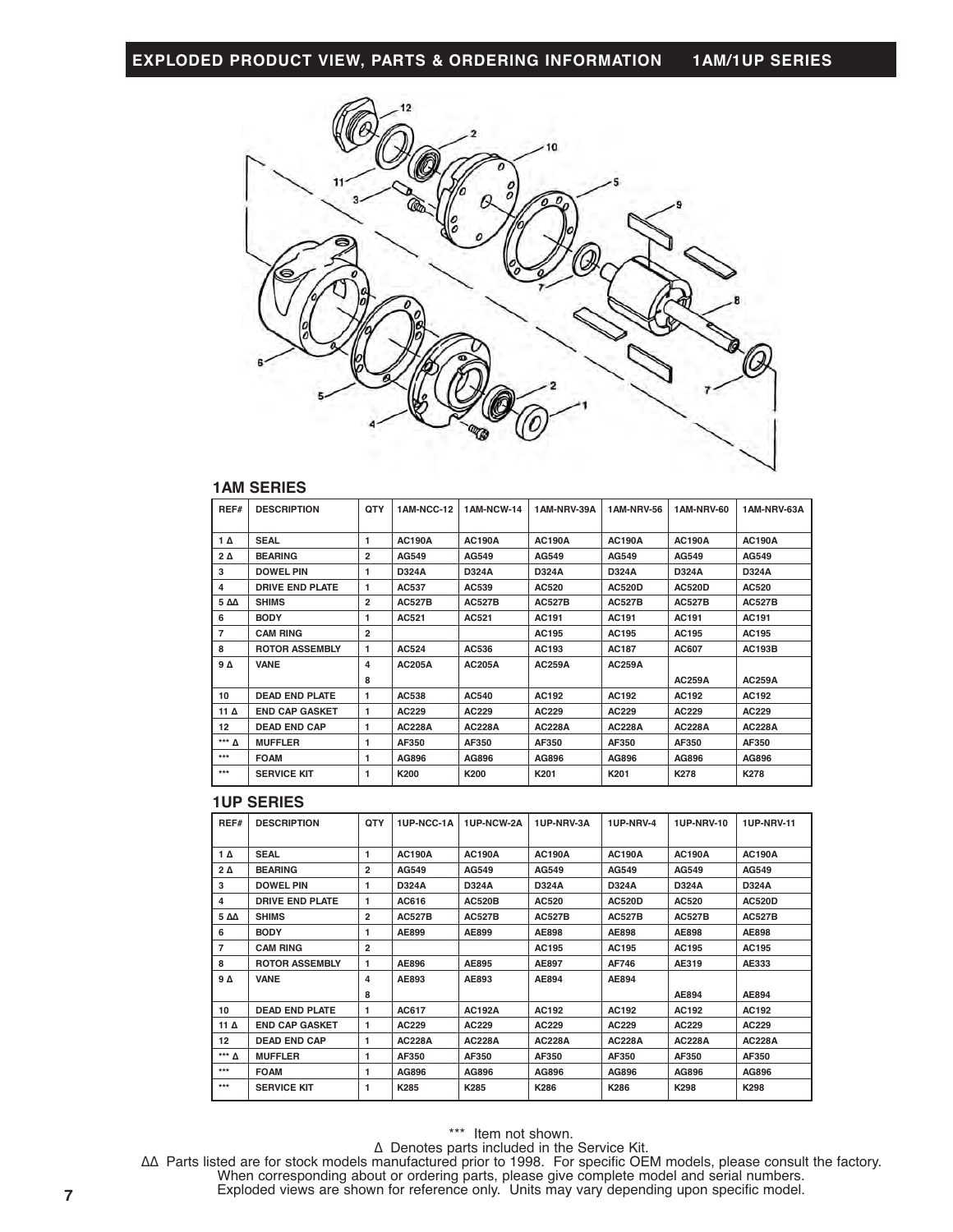# **EXPLODED PRODUCT VIEW, PARTS & ORDERING INFORMATION 2AM SERIES**



#### **2AM SERIES**

| REF#             | <b>DESCRIPTION</b>       | QTY            | 2AM-FCC-1     | 2AM-NCW-7A    | 2AM-FCW-13    | 2AM-NCC-16    | 2AM-NCC-43A   | <b>2AM-NRV-90</b> | 2AM-ACC-88    | <b>2AM-ARV-92</b> |
|------------------|--------------------------|----------------|---------------|---------------|---------------|---------------|---------------|-------------------|---------------|-------------------|
|                  |                          |                |               |               |               |               |               |                   | <b>METRIC</b> | <b>METRIC</b>     |
| 1Δ               | <b>SHAFT SEAL</b>        | 1              | AA466B        | AA466B        | <b>AA466B</b> | AA466B        | B2328         |                   | B2328         |                   |
| $2\Delta$        | <b>DRIVE END BEARING</b> |                | AA299J        | AA299J        | AA299J        | AA299J        | AB519         |                   | AB519         |                   |
| 2A A             | <b>DEAD END BEARING</b>  |                | AA299J        | AA299J        | AA299J        | AA299J        | AA299J        |                   | AA299J        |                   |
| 3                | <b>DOWEL PIN</b>         | 4              | AB162         | AB162         | AB162         | AB162         | <b>AB162C</b> |                   | <b>AB162C</b> |                   |
| 4                | <b>DRIVE END PLATE</b>   |                | AC720         | AC726         | AC722         | <b>AC724</b>  | AG708         |                   | <b>AK425A</b> |                   |
| 5Δ <sup>**</sup> | <b>SHIMS</b>             | $\overline{2}$ | <b>B330</b>   | <b>B330</b>   | <b>B330</b>   | <b>B330</b>   | <b>B330</b>   |                   | <b>B330</b>   |                   |
| 6                | <b>ROTOR ASSEMBLY</b>    |                | <b>AA470A</b> | AA489A        | AA489A        | <b>AA470A</b> | <b>AM449A</b> |                   | <b>AM449B</b> |                   |
| 7Δ               | <b>VANE</b>              | 4              | AA13B         | AA13B         | AA13B         | AA13B         | AA13B         |                   | AA13B         |                   |
| 8                | <b>BODY</b>              |                | AA477         | AA467         | AA477         | AA467         | AA467         |                   | <b>AA467F</b> |                   |
| 9                | <b>DEAD END PLATE</b>    |                | AC721         | AC723         | AC723         | AC721         | AC721         |                   | <b>AB622N</b> |                   |
| 10 Δ             | <b>END CAP GASKET</b>    |                | AA46          | AA46          | AA46          | AA46          | AA46          |                   | AA46          |                   |
| 11               | <b>END CAP</b>           |                | <b>AM307D</b> | <b>AM307D</b> | <b>AM307D</b> | <b>AM307D</b> | <b>AM307D</b> |                   | <b>AM307D</b> |                   |
| 12               | <b>MUFFLER ASSEMBLY</b>  |                | <b>AL445</b>  | <b>AL445</b>  | <b>AL445</b>  | <b>AL445</b>  | <b>AL445</b>  |                   | <b>AL445</b>  |                   |
| 13               | <b>MUFFLER FELT</b>      |                | AC983         | AC983         | AC983         | AC983         | AC983         |                   | AC983         |                   |
| $***$            | <b>SERVICE KIT</b>       |                | K202          | K202          | K202          | K202          | K203A         |                   | K203A         |                   |
|                  |                          |                |               |               |               |               |               |                   |               |                   |

\*\*\* Item not shown.

\*\* #AL484 (5A) O-ring replaces shim on some models.

∆ Denotes parts included in the Service Kit.

For specific OEM models, please consult the factory.

When corresponding about or ordering parts, please give complete model and serial numbers.

Exploded views are shown for reference only. Units may vary depending upon specific model.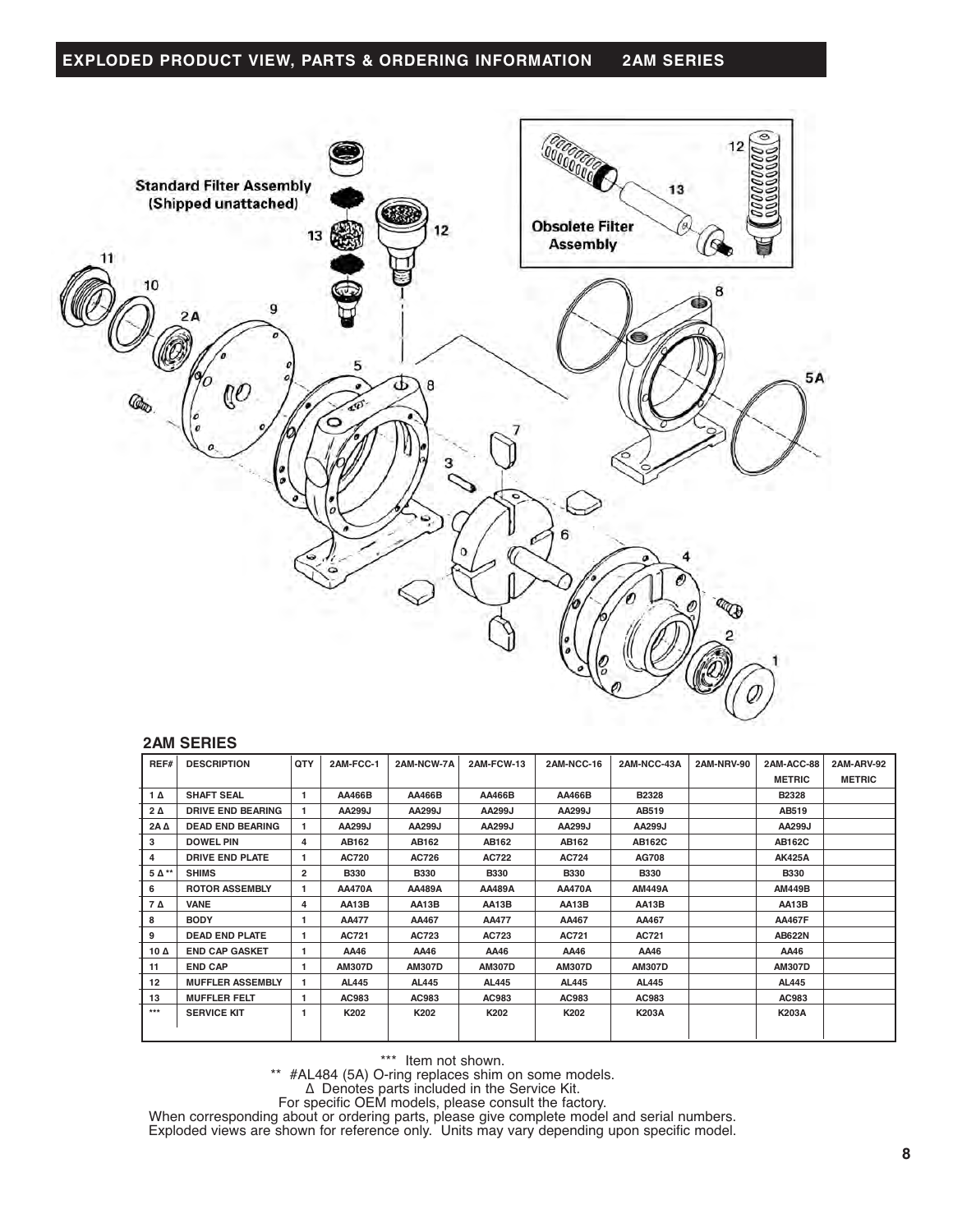## **EXPLODED PRODUCT VIEWS, PARTS & ORDERING INFORMATION 4AM SERIES**



#### **4AM SERIES**

| REF#         | <b>DESCRIPTION</b>       | QTY            | 4AM-FRV-13C   | 4AM-NRV-22B   | 4AM-FRV-24       | 4AM-NRV-50C   | 4AM-NRV-54A   | 4AM-FRV-63A | 4AM-NRV-70C   | 4AM-ARV-119   | 4AM-ARV-120   |
|--------------|--------------------------|----------------|---------------|---------------|------------------|---------------|---------------|-------------|---------------|---------------|---------------|
|              |                          |                |               |               |                  |               |               |             |               | <b>METRIC</b> | <b>METRIC</b> |
| $1\Delta$    | <b>SHAFT SEAL</b>        | 1              | <b>AC466B</b> | <b>AC466B</b> | NAS <sub>2</sub> | B2328         | AA466B        |             | B2328         | B2328         | B2328         |
| $2\Delta$    | <b>DRIVE END BEARING</b> |                | AA299J        | AA299J        | AA299J           | AB519         | AA299J        |             | AB519         | AB519         | AB519         |
| $2A\Delta$   | <b>DEAD END BEARING</b>  | 1              | AA299J        | AA299J        | AA299J           | AA299J        | AA299J        |             | AA299J        | AA299J        | AA299J        |
| 3            | <b>DRIVE END PLATE</b>   | 1              | <b>AC727</b>  | AC665         | <b>AC727</b>     | AG707         | AC665         |             | <b>AG707</b>  | <b>AK425A</b> | <b>AK425A</b> |
| 4            | <b>ROTOR ASSEMBLY</b>    | 1              | AB617         | AB617         | AM426            | <b>AM455A</b> | AM411         |             | <b>AM319A</b> | <b>AM455C</b> | <b>AM455B</b> |
| 5Δ           | <b>VANE</b>              | 4              | AB876         | AB876         | AB876            | AB876         |               |             | AB876         |               |               |
|              |                          | 8              |               |               |                  |               | AB876         |             | AB876         |               | AB876         |
| 6 A          | <b>PUSH PINS</b>         | 4              | AM467         | AM467         | AM467            | AM467         |               |             | AM467         |               |               |
|              |                          | 8              |               |               |                  |               | AM467         |             | AM467         |               | AM467         |
| <b>7Δ</b>    | <b>VANE SPRING</b>       | $\overline{2}$ | AM466         | AM466         | AM466            | AM466         |               |             | AM466         |               |               |
|              |                          | 4              |               |               |                  |               | AM466         |             | AM466         |               | AM466         |
| 8            | <b>BODY</b>              | 1              | AM425         | AM410         | AM425            | AM410         | AM410         |             | AM410         | <b>AM410M</b> | <b>AM410M</b> |
| $9\Delta$ ** | <b>SHIMS</b>             | $\overline{2}$ | <b>B330</b>   | <b>B330</b>   | <b>B330</b>      | <b>B330</b>   | <b>B330</b>   |             | <b>B330</b>   | <b>B330</b>   | <b>B330</b>   |
| 10           | <b>DEAD END PLATE</b>    | 1              | AC728         | <b>AC728</b>  | <b>AC727</b>     | <b>AC728</b>  | <b>AC728</b>  |             | <b>AC728</b>  | <b>AB622M</b> | AB622M        |
| 11 $\Delta$  | <b>END CAP GASKET</b>    | 1              | AA46          | AA46          |                  | AA46          | AA46          |             | AA46          | AA46          | AA46          |
| 12           | <b>DEAD END CAP</b>      | 1              | <b>AM307D</b> | <b>AM307D</b> |                  | <b>AM307D</b> | <b>AM307D</b> |             | <b>AM307D</b> | <b>AM307D</b> | <b>AM307D</b> |
| 13           | <b>MUFFLER ASSEMBLY</b>  | 1              | AL445         | <b>AL445</b>  | <b>AL445</b>     | <b>AL445</b>  | AL445         |             | <b>AL445</b>  | <b>AL445</b>  | AL445         |
| 14 $\Delta$  | <b>MUFFLER CARTRIDGE</b> | 1              | AL458         | AL458         | <b>AL458</b>     | AL458         | AL458         |             | <b>AL458</b>  | AL458         | AL458         |
| 15 $\Delta$  | <b>MUFFLER FELT</b>      | 1              | AC983         | AC983         | AC983            | AC983         | AC983         |             | AC983         | AC983         | AC983         |
| $***$        | <b>SERVICE KIT</b>       | 1              | K205          | K205          | <b>K205G</b>     | <b>K206A</b>  | K279          |             | <b>K280A</b>  | <b>K206C</b>  | <b>K206B</b>  |



\*\*\* Item not shown. \*\* #AL484 (9A) O-ring replaces shim on some models. ∆ Denotes parts included in the Service Kit. For specific OEM models, please consult the factory. When corresponding about or ordering parts, please give complete model and serial numbers. Exploded views are shown for reference only. Units may vary depending upon specific model.

#### **4AM SERIES**

| REF#      | <b>DESCRIPTION</b>     | QTY            | 4AM-RV-75    |
|-----------|------------------------|----------------|--------------|
| 1         | <b>GEAR STD.</b>       | 1              | AA294        |
| $2\Delta$ | <b>BEARING</b>         | $\overline{2}$ | AA299J       |
| 3         | <b>PIN</b>             | 1              | AA297        |
| 4         | <b>ROTOR</b>           | 1              | AA293        |
| 5Δ        | <b>VANE</b>            | 4              | AB876        |
| 6Δ        | <b>SPRING PIN</b>      | 4              | AM467        |
| 7Δ        | <b>SPRINGS</b>         | 2              | AM466        |
| 8         | <b>BODY</b>            | 1              | AM410        |
| 9Δ        | <b>SHIMS</b>           | 2              | <b>B330</b>  |
| 10        | <b>DEAD END PLATE</b>  | 1              | <b>AC728</b> |
| 11 A      | <b>END CAP GASKET</b>  | 1              | AA46         |
| 12        | <b>END CAP</b>         | 1              | AM307D       |
| 13        | <b>DRIVE END PLATE</b> | 1              | AA424        |
| 14        | <b>SEAL</b>            | 1              | AA466B       |
| 15        | <b>DOWEL PINS</b>      | 4              | AB162        |
| 16        | 1/4-28 x .50 PFHMS     | 6              | <b>BB631</b> |
| 17        | 1/4-28 x .625 SHCS     | 6              | <b>BB634</b> |
| ***       | <b>SERVICE KIT</b>     | 1              | K205         |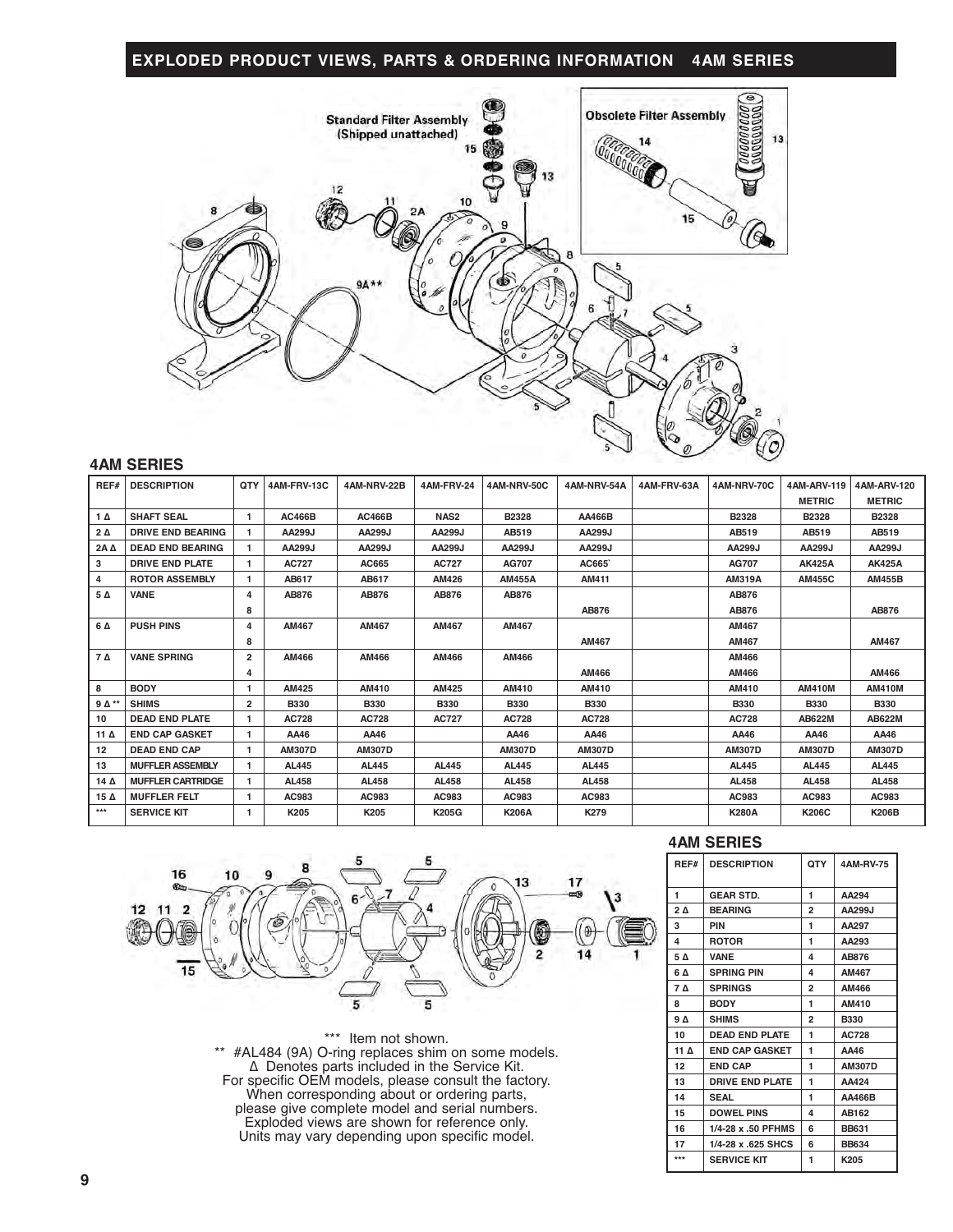# **EXPLODED PRODUCT VIEW, PARTS & ORDERING INFORMATION 6AM SERIES**



#### **6AM SERIES**

| REF#         | <b>DESCRIPTION</b>       | QTY            | 6AM-FRV-5A    | 6AM-NRV-7A    | 6AM-NRV-22A   | 6AM-FRV-23A   | 6AM-ARV-54    | 6AM-ARV-55    | 6AM-NRV-11A   |
|--------------|--------------------------|----------------|---------------|---------------|---------------|---------------|---------------|---------------|---------------|
|              |                          |                |               |               | <b>NEMA</b>   |               |               |               |               |
| $\mathbf{1}$ | <b>DRIVE END CAP</b>     | 1              | <b>AD642A</b> | <b>AD642A</b> | <b>AD642A</b> | AD642A        | AC988         | AC988         | <b>AD642A</b> |
| $2\Delta$    | <b>SHAFT SEAL</b>        | 1              | AC849         | AC849         | AC849         | AC849         | AK423         | AK423         | <b>AC849</b>  |
| 3Δ           | O-RING                   | 1              | AD649         | AD649         | AD649         | AD649         | <b>AC989</b>  | AC989         | AD649         |
| $4\Delta$    | <b>DRIVE END BEARING</b> | 1              | AD638A        | <b>AD638A</b> | AD638A        | <b>AD638A</b> | <b>AC894B</b> | <b>AC894B</b> | <b>AD638A</b> |
| 5            | <b>DOWEL PIN</b>         | 4              | AB162         | AB162         | <b>AB162C</b> | AB162         | <b>AB162C</b> | <b>AB162C</b> | <b>AB162C</b> |
| 6            | <b>DRIVE END PLATE</b>   | 1              | AD651         | AD666         | AD667         | AD651         | <b>AK424</b>  | AK424         | AD667         |
| 7Δ           | <b>BODY GASKET</b>       | 2              | AD641         | AD641         | AD641         | AD641         | AD641         | AD641         | AD641         |
| 8            | <b>BODY</b>              | 1              | <b>AD650A</b> | AD665         | AD665         | <b>AD650A</b> | AD665D        | <b>AD665D</b> | AD665         |
| 9            | <b>KEY</b>               | 1              | AB136         | AB136         | AB136         | AB136         | <b>AK422</b>  | AK422         | AB136         |
| 10           | <b>ROTOR ASSEMBLY</b>    | 1              | AD652         | AD652         | AC398         | <b>AC779</b>  | <b>AD648E</b> | <b>AD648D</b> | AD648         |
| 11 A         | <b>PUSH PIN</b>          | $\overline{2}$ | <b>AD655A</b> | <b>AD655A</b> |               |               | <b>AD655A</b> |               | <b>AD655A</b> |
|              |                          | 4              |               |               | <b>AD655A</b> | <b>AD655A</b> |               | <b>AD655A</b> |               |
| 12 $\Delta$  | <b>VANE SPRING</b>       | 4              | AD692         | AD692         |               |               | AD692         |               | AD692         |
|              |                          | 8              |               |               | AD692         | AD692         |               | AD692         |               |
| 13 $\Delta$  | <b>VANE</b>              | 4              | AD691         | AD691         |               |               | AD691         |               | AD691         |
|              |                          | 8              |               |               | AD691         | AD691         |               | AD691         |               |
| 14           | <b>DEAD END PLATE</b>    | 1              | AD651         | AD651         | AD651         | AD651         | AD651         | AD651         | AD651         |
| 15 Δ         | <b>DEAD END BEARING</b>  | 1              | AB519         | AB519         | AB519         | AB519         | AB519         | AB519         | AB519         |
| 16 $\Delta$  | <b>END CAP GASKET</b>    | 1              | AD644         | AD644         | AD644         | AD644         | AD644         | AD644         | AD644         |
| 17           | <b>DEAD END CAP</b>      | 1              | AD643         | AD643         | AD643         | AD643         | AD643         | AD643         | AD643         |
| $***$        | <b>MUFFLER ASSEMBLY</b>  | 1              | AC990         | AC990         | AC990         | AC990         | AC990         | AC990         | AC990         |
| $***$        | <b>MUFFLER FELT</b>      | 1              | AC993         | AC993         | AC993         | AC993         | AC993         | AC993         | AC993         |
| $***$        | <b>SERVICE KIT</b>       | 1              | K208          | K208          | K281          | K281          | <b>K281A</b>  | <b>K281B</b>  | K208          |

\*\*\* Item not shown.

∆ Denotes parts included in the Service Kit.

For specific OEM models, please consult the factory.

When corresponding about or ordering parts, please give complete model and serial numbers. Exploded views are shown for reference only. Units may vary depending upon specific model.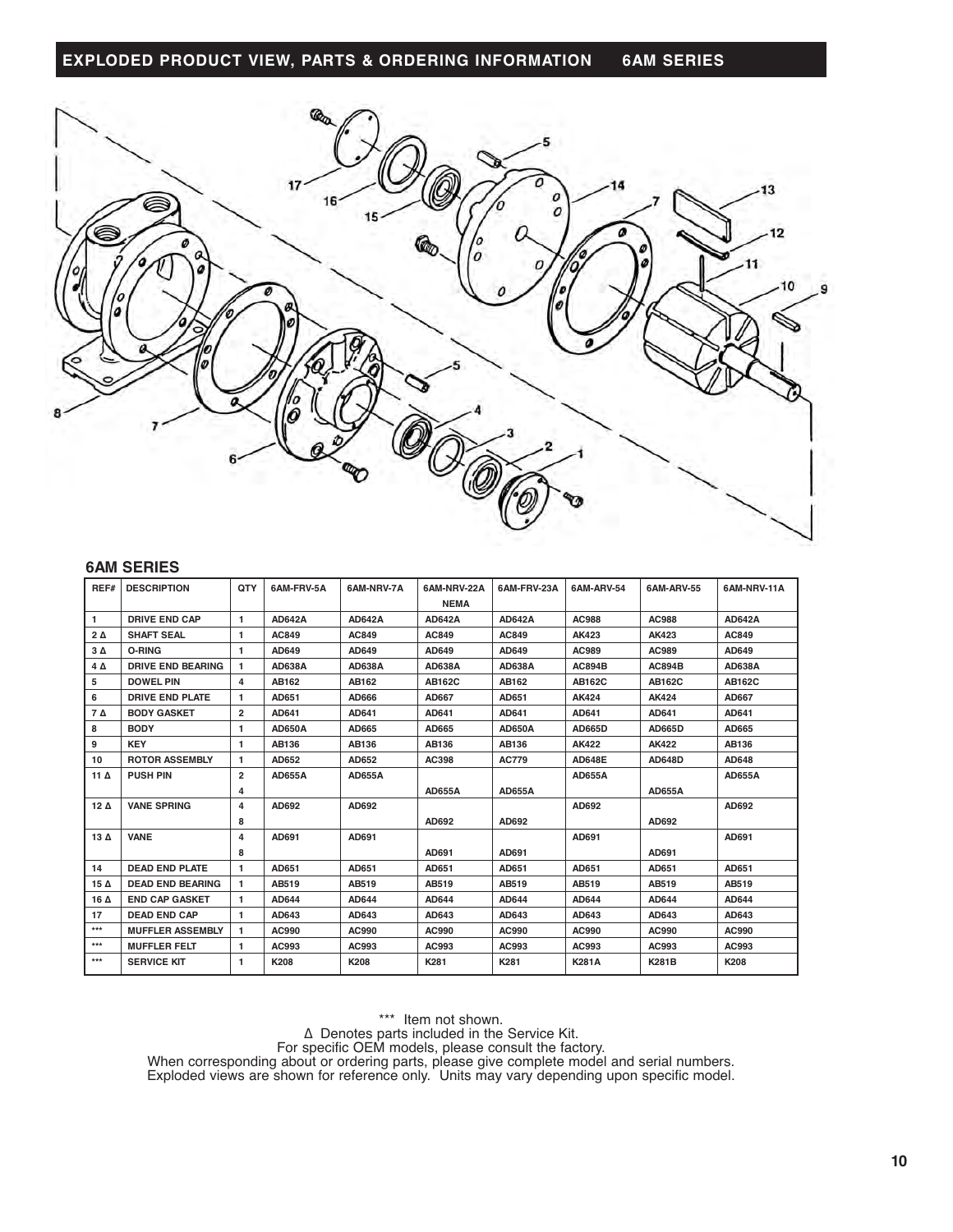# **EXPLODED PRODUCT VIEW, PARTS & ORDERING INFORMATION 8AM SERIES**



|                | <b>BAM SERIES</b>        |                |               |               |               |               |               |               |               |               |
|----------------|--------------------------|----------------|---------------|---------------|---------------|---------------|---------------|---------------|---------------|---------------|
| REF#           | <b>DESCRIPTION</b>       | <b>OTY</b>     | 8AM-FRV-2B    | 8AN-NRV-5B    | 8AM-NRV-28A   | 8AM-FRV-30A   | 8AM-NRV-32A   | 8AM-NRV-42A   | 8AM-ARV-70    | 8AM-ARV-71    |
|                |                          |                |               |               |               |               |               |               | <b>METRIC</b> | <b>METRIC</b> |
| 1              | <b>DRIVE END CAP</b>     | $\mathbf{1}$   | AC835A        | <b>AC835A</b> | AC988         | <b>AC835A</b> | AC988         | AC835A        | AC988         | AC988         |
| $2\Delta$      | <b>SHAFT SEAL</b>        | $\mathbf{1}$   | AC839         | AC839         | AB936         | AC839         | AB936         | AC839         | <b>AK420</b>  | <b>AK420</b>  |
| 3Δ             | <b>O-RING</b>            | -1             | AC808         | AC808         | AC989         | AC808         | AC989         | AC808         | AC989         | AC989         |
| $4\Delta$      | <b>DRIVE END BEARING</b> | -1             | <b>AA735B</b> | AA735B        | AB927         | <b>AA735B</b> | AB927         | <b>AA735B</b> | AB927         | AB927         |
| 5              | <b>DOWEL PIN</b>         | 4              | AB162         | AB162         | AB162         | AB162         | AB162         | AB162         | AB162         | AB162         |
| 6              | <b>DRIVE END PLATE</b>   | $\overline{2}$ | AC964         | AC963         | AC965         | AC964         | AC965         | AC963         | AK421         | AK421         |
| 7 <sub>Δ</sub> | <b>BODY GASKET</b>       | $\overline{2}$ | AC888         | AC888         | AC888         | AC888         | AC888         | AC888         | AC888         | AC888         |
| 8              | <b>BODY</b>              | $\mathbf{1}$   | <b>AC877A</b> | <b>AC878C</b> | <b>AC878C</b> | <b>AC877A</b> | <b>AC878C</b> | <b>AC878C</b> | <b>AC878G</b> | AC878G        |
| 9              | <b>KEY</b>               | -1             | <b>AB136D</b> | <b>AB136D</b> | <b>AB136D</b> | <b>AB136D</b> | AB136D        | <b>AB136D</b> | <b>AK668</b>  | <b>AK668</b>  |
| 10             | <b>ROTOR ASSEMBLY</b>    | -1             | <b>AC977</b>  | AC977         | AC986         | <b>AC977A</b> | <b>AC986A</b> | <b>AC977A</b> | <b>AC986D</b> | <b>AC986C</b> |
| 11 $\Delta$    | <b>PUSH PIN</b>          | $\overline{2}$ | AC879         | AC879         | AC879         |               |               |               | AC879         |               |
|                |                          | 4              |               |               |               | AC879         | AC879         | AC879         |               | AC879         |
| 12 $\Delta$    | <b>VANE SPRING</b>       | 4              | AC817         | AC817         | <b>AC817</b>  |               |               |               | AC817         |               |
|                |                          | 8              |               |               |               | AC817         | AC817         | AC817         |               | AC817         |
| 13 $\Delta$    | <b>VANE</b>              | 4              | AC816         | AC816         | AC816         |               |               |               | AC816         |               |
|                |                          | 8              |               |               |               | AC816         | AC816         | AC816         |               | AC816         |
| 14             | <b>DEAD END PLATE</b>    | -1             | AC964         | AC964         | AC964         | AC964         | AC964         | AC964         | AC964         | AC964         |
| 15 $\Delta$    | <b>DEAD END BEARING</b>  | -1             | <b>AC894B</b> | <b>AC894B</b> | <b>AC894B</b> | <b>AC894B</b> | <b>AC894B</b> | <b>AC894B</b> | <b>AC894B</b> | <b>AC894B</b> |
| 16 $\Delta$    | <b>END CAP GASKET</b>    | -1             | AC837         | AC837         | AC837         | AC837         | AC837         | AC837         | AC837         | AC837         |
| 17             | <b>DEAD END CAP</b>      | -1             | AC836         | AC836         | AC836         | AC836         | AC836         | AC836         | AC836         | AC836         |
| ***            | <b>MUFFLER ASSEMBLY</b>  | $\mathbf{1}$   | AC990         | AC990         | AC990         | AC990         | AC990         | AC990         | AC990         | AC990         |
| $***$          | <b>MUFFLER FELT</b>      | $\mathbf{1}$   | AC993         | AC993         | AC993         | AC993         | AC993         | AC993         | AC993         | AC993         |
| $***$          | <b>SERVICE KIT</b>       | -1             | K210          | K210          | K211          | K283          | K282          | K283          | <b>K282A</b>  | <b>K282B</b>  |

\*\*\* Item not shown.

∆ Denotes parts included in the Service Kit.

For specific OEM models, please consult the factory.

When corresponding about or ordering parts, please give complete model and serial numbers. Exploded views are shown for reference only. Units may vary depending upon specific model.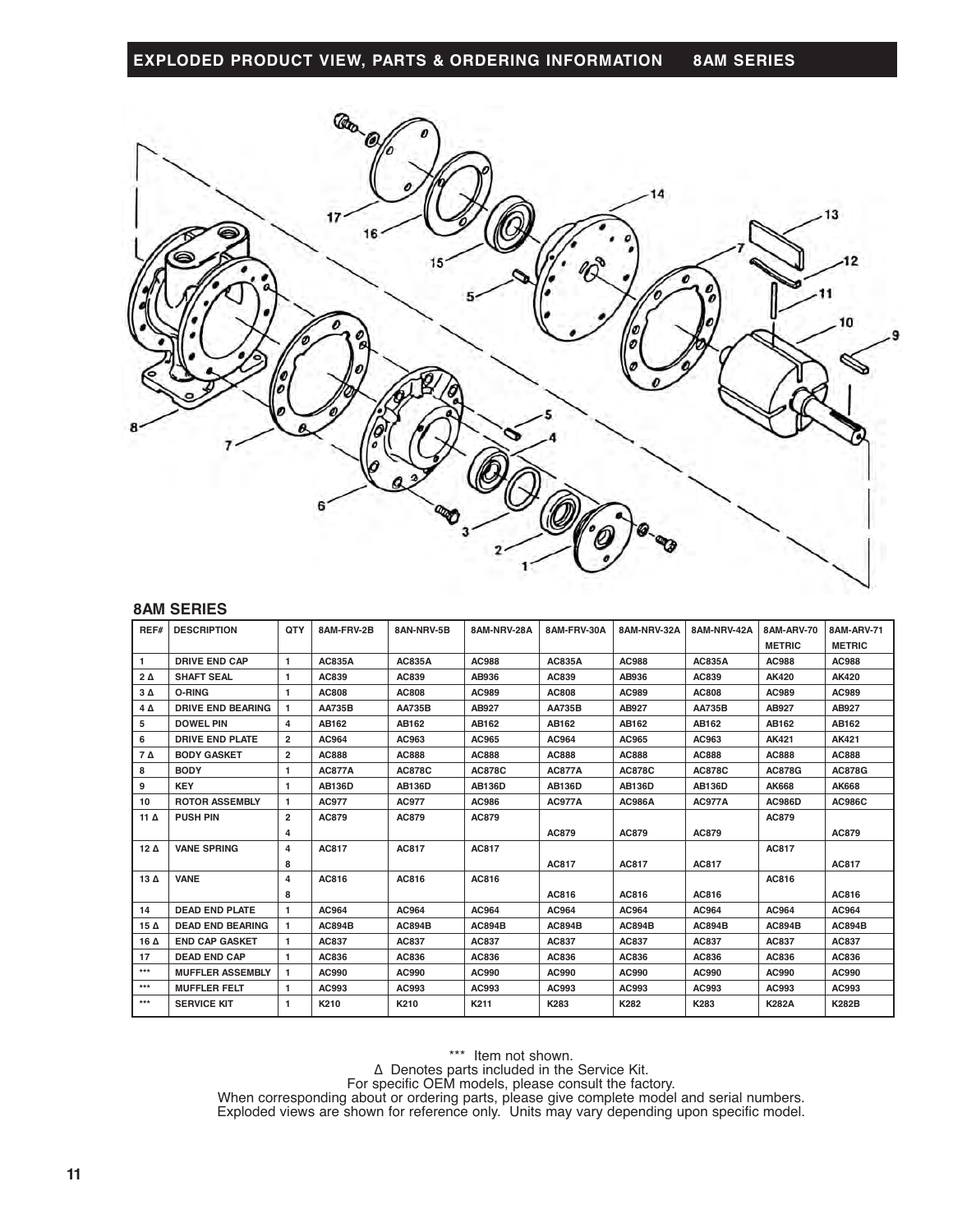# **EXPLODED PRODUCT VIEW, PARTS & ORDERING INFORMATION 16AM SERIES**



| REF#            | <b>DESCRIPTION</b>       | <b>QTY</b>     | 16AM-FCC-2    | <b>16AM-FRV-2</b> | 16AM-FRV-13   | <b>16AM-FCW-28</b> |
|-----------------|--------------------------|----------------|---------------|-------------------|---------------|--------------------|
| $\mathbf{1}$    | <b>DRIVE END CAP</b>     | 1              | AD816         | AD816             | AD816         | AD816              |
| $2\Delta$       | <b>SEAL</b>              | 1              | AC627         | AC627             | AC627         | AC627              |
| 3Δ              | O-RING                   | 1              | AD823         | AD823             | AD823         | AD823              |
| 4               | <b>LOCKNUT</b>           | 1              | AD784         | AD784             | AD784         | AD784              |
| 5Δ              | <b>LOCKWASHER</b>        | 1              | AD712         | AD712             | AD712         | AD712              |
| 6Δ              | <b>DRIVE END BEARING</b> | 1              | <b>AB777A</b> | <b>AB777A</b>     | <b>AB777A</b> | <b>AB777A</b>      |
| $\overline{7}$  | <b>SPACER</b>            |                | AD786         | AD786             | AD786         | AD786              |
| 8               | <b>DRIVE END PLATE</b>   | 1              | <b>AD771A</b> | <b>AD820A</b>     | AC323         |                    |
| 9               | <b>DOWEL PIN</b>         | 4              | <b>AB162A</b> | <b>AB162A</b>     | <b>AB162A</b> | <b>AB162A</b>      |
| 10 $\Delta$     | <b>SPACER GASKET</b>     | $\overline{2}$ | AD788         | AD788             | <b>AD788</b>  |                    |
| 11              | <b>BODY</b>              | 1              | AD770         | AD819             | AD819         | <b>AD770B</b>      |
| 12 <sup>2</sup> | <b>DRIVE KEY</b>         | 1              | AC628         | AC628             | <b>AB136D</b> | AC628              |
| 13              | <b>ROTOR ASSEMBLY</b>    | 1              | AD775         | AD794             | <b>AE807</b>  |                    |
| 14 $\Delta$     | <b>PUSH PIN</b>          | 3              |               | AD822             | AD822         |                    |
| 15 Δ            | <b>VANE SPRING</b>       | 6              |               | <b>AD796A</b>     | AD796A        |                    |
| 16 Δ            | <b>VANE</b>              | 6              | AD781         | AD795             | AD795         | AD781              |
| 17              | <b>DEAD END PLATE</b>    | 1              | AD773A        | <b>AD821A</b>     | <b>AD821A</b> |                    |
| 18 A            | <b>DEAD END BEARING</b>  | 1              | AD802         | AD802             | AD802         | AD802              |
| 19              | <b>END CAP GASKET</b>    | 1              | AG406         | AG406             | AG406         | AG406              |
| 20              | <b>DEAD END CAP</b>      | 1              | AG405         | AG405             | AD405         | AG405              |
| ***             | <b>SERVICE KIT</b>       | 1              | K212          | K213              | K213          | K212               |
|                 |                          |                |               |                   |               |                    |

\*\*\* Item not shown.

∆ Denotes parts included in the Service Kit.

For specific OEM models, please consult the factory.

When corresponding about or ordering parts, please give complete model and serial numbers. Exploded views are shown for reference only. Units may vary depending upon specific model.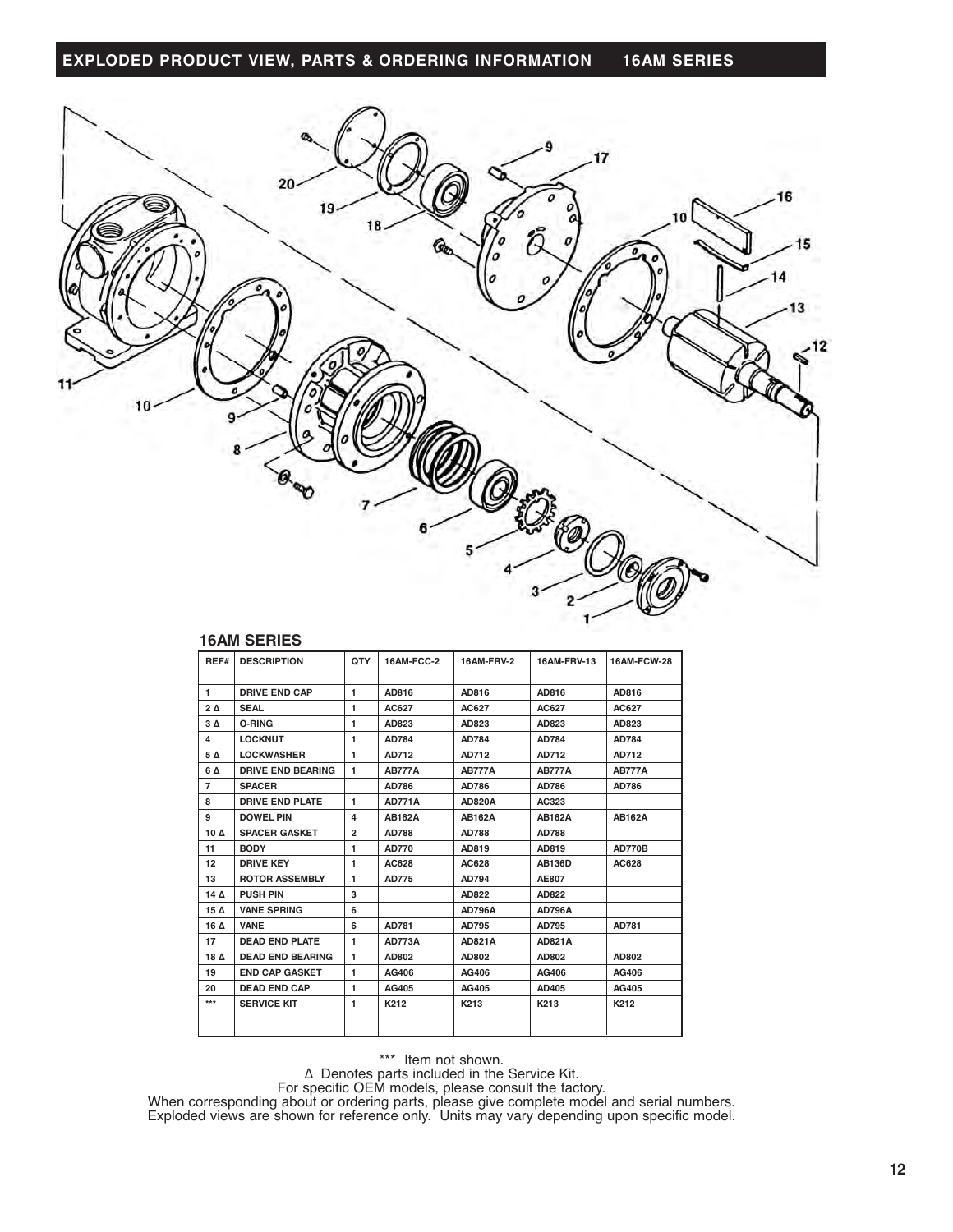# **EXPLODED PRODUCT VIEWS, PARTS & ORDERING INFORMATION**







## **GR11 SERIES**

| REF#           | <b>DESCRIPTION</b>        | QTY            | PART NO.      |
|----------------|---------------------------|----------------|---------------|
| 1              | <b>GEAR HOUSING</b>       | 1              | AC737         |
| $\overline{2}$ | <b>GEAR HOUSING COVER</b> | 1              | AC736         |
| 3              | <b>GEAR SHAFT</b>         | 1              | AC739         |
| 4              | <b>CLUSTER GEAR</b>       | 1              | AC738         |
| 5              | <b>SNAP-RING</b>          | 1              | AE189         |
| 6              | <b>BEARING</b>            | 1              | <b>AE196A</b> |
| $\overline{7}$ | <b>SEAL</b>               | 1              | <b>AA517A</b> |
| 8              | <b>BEARING</b>            | 1              | AA498         |
| 9              | <b>BEARING</b>            | 1              | AE195         |
| 10             | O-RING                    | 1              | AD823         |
| 11             | <b>BEARING</b>            | 1              | AE197         |
| 12             | <b>SEAL</b>               | 1              | AA623D        |
| 13             | <b>SCREWS</b>             | 4              | <b>BB542</b>  |
| 14             | PIPE PLUG                 | 2              | <b>BA500</b>  |
| 15             | <b>SET SCREW</b>          | $\overline{2}$ | <b>BB626</b>  |
| $***$          | <b>DOWEL PIN</b>          | $\overline{2}$ | AE882         |

\*\*\* Item not shown.

| <b>GR20 SERIES</b> |                            |                |              |  |
|--------------------|----------------------------|----------------|--------------|--|
| RFF#               | <b>DESCRIPTION</b>         | <b>QTY</b>     | PART NO.     |  |
| 1                  | <b>GEAR SHAFT - OUTPUT</b> | 1              | AE848        |  |
| $\overline{2}$     | <b>RETAINING RING</b>      | 1              | AE853        |  |
| 3                  | <b>BEARING</b>             | 1              | AE858        |  |
| 4                  | <b>OIL SEAL</b>            | 1              | AE852        |  |
| 5                  | <b>BEARING</b>             | 1              | AE857        |  |
| 6                  | <b>SCREW</b>               | 6              | <b>BB652</b> |  |
| $***$              | <b>DOWEL PIN</b>           | $\overline{2}$ | AF482        |  |
| 8                  | <b>MAGNETIC DRAIN PLUG</b> | $\overline{2}$ | AH471        |  |
| 9                  | <b>GFAR-INPUT</b>          | 1              | AA294        |  |
| 10                 | <b>OIL SEAL</b>            | 1              | AE851        |  |
| 11                 | <b>HOUSING COVER</b>       | 1              | AE849        |  |
| 12                 | <b>O-RING</b>              | 1              | AE854        |  |
| 13                 | <b>GEAR HOUSING</b>        | 1              | AE850        |  |
| 14                 | <b>GEAR SHAFT</b>          | 1              | AE845        |  |
| 15                 | <b>GEAR - INTERMEDIATE</b> | 1              | AE846        |  |
| 16                 | <b>KEY</b>                 | 1              | AE855        |  |
| 17                 | <b>BEARING</b>             | $\overline{2}$ | AG549        |  |
| 18                 | <b>KFY</b>                 | 1              | AC628        |  |

**GR25 SERIES**

\*\*\* Item not shown.

| REF#                    | <b>DESCRIPTION</b>         | QTY            | PART NO.     |
|-------------------------|----------------------------|----------------|--------------|
| 1                       | <b>BEARING</b>             | $\overline{2}$ | AG549        |
| $\overline{2}$          | <b>GEAR SHAFT</b>          | 1              | AE845        |
| 3                       | <b>GEAR INTERMEDIATE</b>   | 1              | AE846        |
| $\overline{\mathbf{4}}$ | <b>GEAR HOUSING</b>        | 1              | AE850        |
| 5                       | <b>SEAL</b>                | 1              | AE851        |
| 6                       | <b>SEAL</b>                | 1              | AE852        |
| 7                       | <b>RETAINING RING</b>      | 1              | AE853        |
| 8                       | <b>O-RING</b>              | 1              | AE854        |
| 9                       | <b>KFY</b>                 | 1              | AE855        |
| 10                      | <b>BEARING</b>             | 1              | AE857        |
| 11                      | <b>BEARING</b>             | 1              | AE858        |
| $***$                   | <b>DOWEL PIN</b>           | $\overline{2}$ | AF482        |
| 13                      | <b>HOUSING COVER</b>       | 1              | AH278        |
| 14                      | <b>GEAR SHAFT - OUTPUT</b> | 1              | AH279        |
| 15                      | <b>MAGNETIC DRAIN PLUG</b> | $\overline{2}$ | AH471        |
| 16                      | <b>SCREWS</b>              | 6              | <b>BB652</b> |
| 17                      | <b>KEY</b>                 | 1              | AC628        |
|                         |                            |                |              |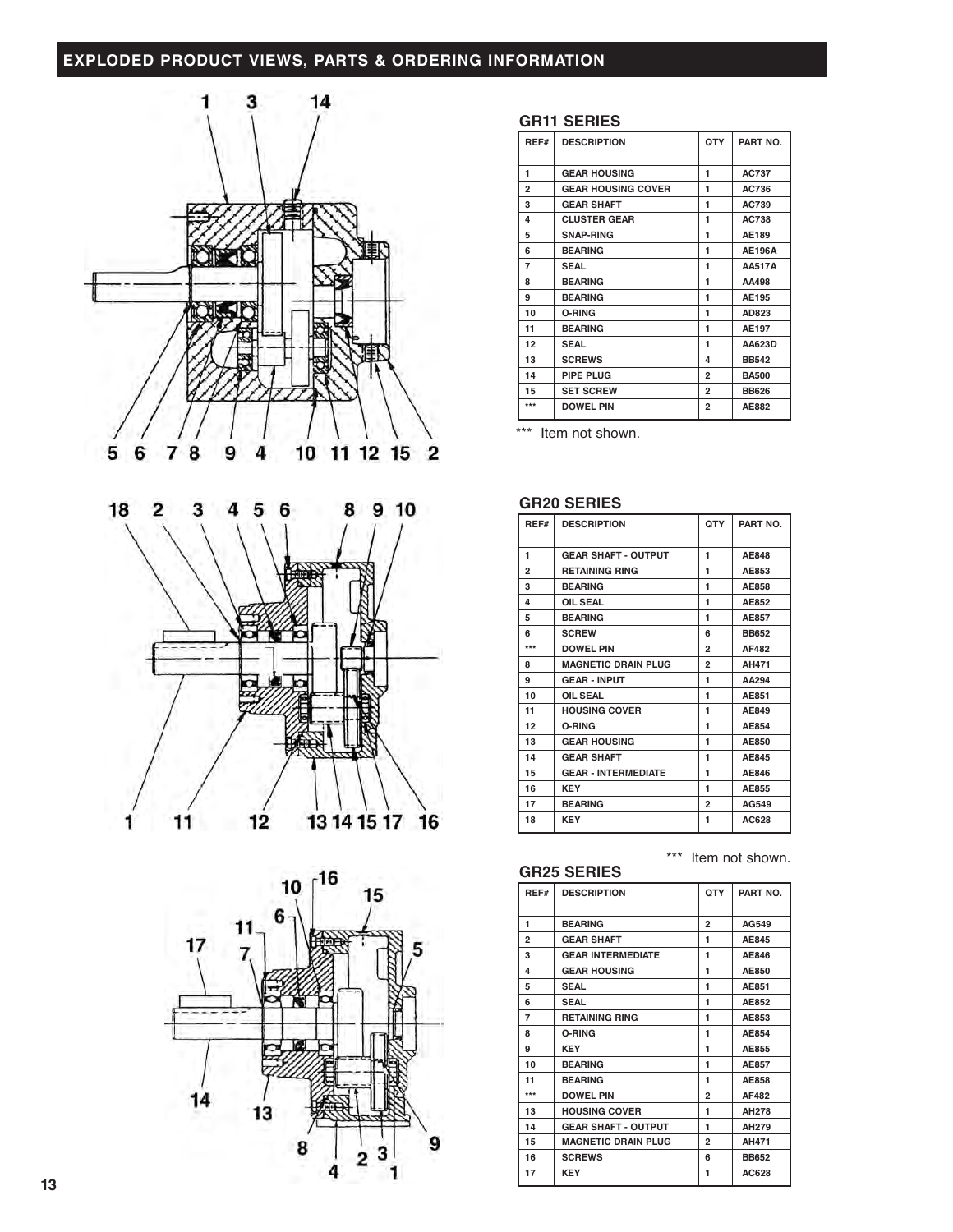# **WARRANTY**

Gast finished products, when properly installed and operated under normal conditions of use, are warranted by Gast to be free from defects in material and workmanship for a period of twelve (12) months from the date of purchase from Gast or an authorized Gast Representative or Distributor. In order to obtain performance under this warranty, the buyer must promptly (in no event later than thirty (30) days after discovery of the defect) give written notice of the defect to Gast Manufacturing Incorporated, PO Box 97, Benton Harbor Michigan USA 49023-0097 or an authorized Service Center (unless specifically agreed upon in writing signed by both parties or specified in writing as part of a Gast OEM Quotation). Buyer is responsible for freight charges both to and from Gast in all cases.

This warranty does not apply to electric motors, electrical controls, and gasoline engines not supplied by Gast. Gast's warranties also do not extend to any goods or parts which have been subjected to misuse, lack of maintenance, neglect, damage by accident or transit damage.

THIS EXPRESS WARRANTY EXCLUDES ALL OTHER WARRANTIES OR REPRESENTATIONS EXPRESSED OR IMPLIED BY ANY LITERATURE, DATA, OR PERSON. GAST'S MAXIMUM LIABILITY UNDER THIS EXCLUSIVE REMEDY SHALL NEVER EXCEED THE COST OF THE SUBJECT PRODUCT AND GAST RESERVES THE RIGHT, AT ITS SOLE DISCRETION, TO REFUND THE PURCHASE PRICE IN LIEU OF REPAIR OR REPLACEMENT.

GAST WILL NOT BE RESPONSIBLE OR LIABLE FOR INDIRECT OR CONSEQUENTIAL DAMAGES OF ANY KIND, however arising, including but not limited to those for use of any products, loss of time, inconvenience, lost profit, labor charges, or other incidental or consequential damages with respect to persons, business, or property, whether as a result of breach of warranty, negligence or otherwise. Notwithstanding any other provision of this warranty, BUYER'S REMEDY AGAINST GAST FOR GOODS SUPPLIED OR FOR NON-DELIVERED GOODS OR FAILURE TO FURNISH GOODS, WHETHER OR NOT BASED ON NEGLIGENCE, STRICT LIABILITY OR BREACH OF EXPRESS OR IMPLIED WARRANTY IS LIMITED SOLELY, AT GAST'S OPTION, TO REPLACEMENT OF OR CURE OF SUCH NONCONFORMING OR NON-DELIVERED GOODS OR RETURN OF THE PURCHASE PRICE FOR SUCH GOODS AND IN NO EVENT SHALL EXCEED THE PRICE OR CHARGE FOR SUCH GOODS. GAST EXPRESSLY DISCLAIMS ANY WARRANTY OF MERCHANTABILITY OR FITNESS FOR A PARTICULAR USE OR PURPOSE WITH RESPECT TO THE GOODS SOLD. THERE ARE NO WARRANTIES WHICH EXTEND BEYOND THE DESCRIPTIONS SET FORTH IN THIS WARRANTY, notwithstanding any knowledge of Gast regarding the use or uses intended to be made of goods, proposed changes or additions to goods, or any assistance or suggestions that may have been made by Gast personnel.

Unauthorized extensions of warranties by the customer shall remain the customer's responsibility.

CUSTOMER IS RESPONSIBLE FOR DETERMINING THE SUITABILITY OF GAST PRODUCTS FOR CUSTOMER'S USE OR RESALE, OR FOR INCORPORATING THEM INTO OBJECTS OR APPLICATIONS WHICH CUSTOMER DESIGNS, ASSEMBLES, CONSTRUCTS OR MANUFACTURES.

This warranty can be modified only by authorized Gast personnel by signing a specific, written description of any modifications.

# **MAINTENANCE RECORD**

| <b>DATE</b> | PROCEDURE PERFORMED |
|-------------|---------------------|
|             |                     |
|             |                     |
|             |                     |
|             |                     |
|             |                     |
|             |                     |
|             |                     |
|             |                     |
|             |                     |
|             |                     |
|             |                     |
|             |                     |
|             |                     |
|             |                     |
|             |                     |
|             |                     |
|             |                     |
|             |                     |
|             |                     |
|             |                     |
|             |                     |